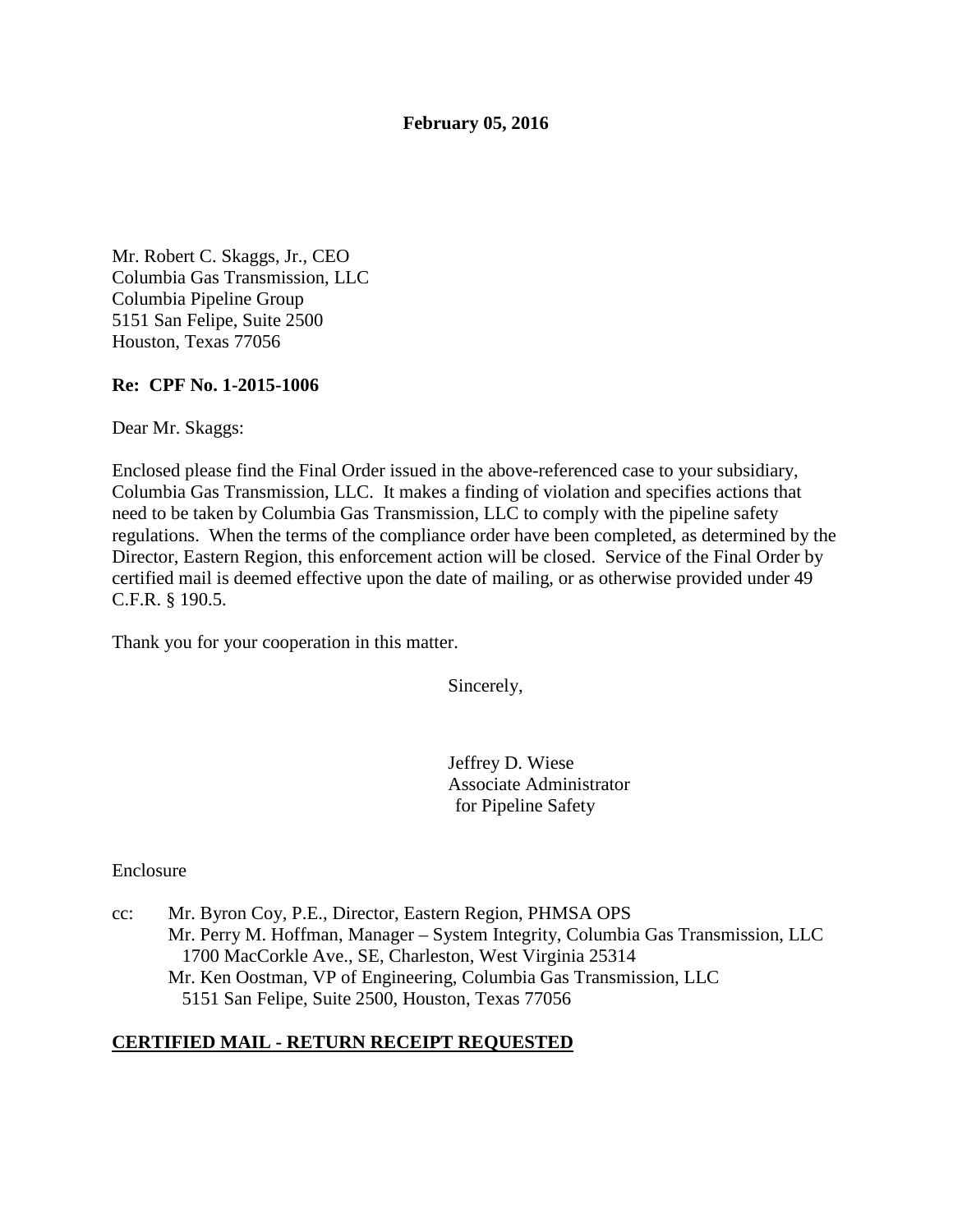## **U.S. DEPARTMENT OF TRANSPORTATION PIPELINE AND HAZARDOUS MATERIALS SAFETY ADMINISTRATION OFFICE OF PIPELINE SAFETY WASHINGTON, D.C. 20590**

**)** 

**)** 

**)** 

**In the Matter of )** 

**Columbia Gas Transmission, LLC ) CPF No. 1-2015-1006 a subsidiary of Columbia Pipeline Group, )** 

**\_\_\_\_\_\_\_\_\_\_\_\_\_\_\_\_\_\_\_\_\_\_\_\_\_\_\_\_\_\_\_\_\_\_\_\_\_\_\_\_\_ )** 

**\_\_\_\_\_\_\_\_\_\_\_\_\_\_\_\_\_\_\_\_\_\_\_\_\_\_\_\_\_\_\_\_\_\_\_\_\_\_\_\_\_** 

**Respondent. )** 

 $\overline{a}$ 

## **FINAL ORDER**

Between December 12, 2012, and October 14, 2013, pursuant to 49 U.S.C. § 60117, representatives of the New York Department of Public Service (NYDPS), acting as agent for the Pipeline and Hazardous Materials Safety Administration (PHMSA), Office of Pipeline Safety (OPS), conducted an on-site pipeline safety inspection of the facilities and records of Columbia Gas Transmission, LLC's (CGTC or Respondent) Minisink Compressor Station in Minisink, New York. Millennium Pipeline Company (Millennium) constructed and currently owns the Minisink Compressor Station facilities and associated piping. The facilities were placed into service and CGTC assumed operation of them on June 1, 2013. CGTC transports an average of three billion cubic feet of natural gas per day through an approximately 12,000-mile pipeline network and 92 compressor stations in 10 states.<sup>1</sup>

As a result of the inspection, on April 7, 2015, the Director, Eastern Region, OPS (Director), issued a Notice of Probable Violation and Proposed Compliance Order (Notice) to CGTC. In accordance with 49 C.F.R. § 190.207, the Notice proposed finding that Respondent had violated 49 C.F.R. § 192.503 and ordering Respondent to take certain measures to correct the alleged violation.

CGTC replied to the Notice by letter dated May 26, 2015 (Response). Respondent did not contest the allegation of violation or proposed compliance order, but did provide additional information regarding actions it had to take in response to the Notice. Respondent did not request a hearing and therefore has waived its right to one.

<sup>1</sup> *See Our Companies – Columbia Gas Transmission*, Columbia Pipeline Group, https://www.cpg.com/about-us/ourcompanies#columbiagastransmission (last visited November 30, 2015).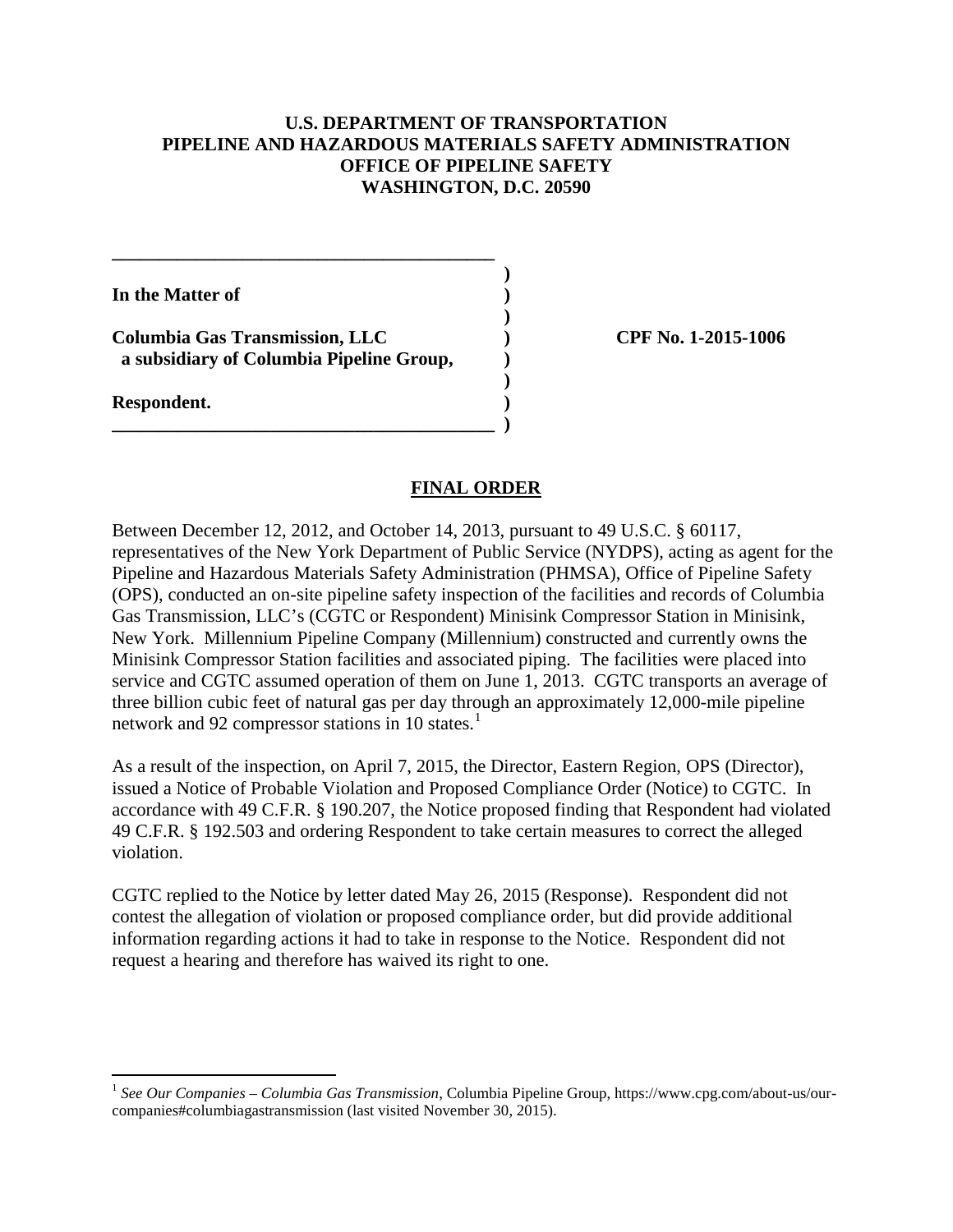## **FINDING OF VIOLATION**

In its Response, CGTC did not contest the allegation in the Notice that it violated 49 C.F.R. Part 192, as follows:

**Item 1:** The Notice alleged that Respondent violated 49 C.F.R. § 192.503(a)(1), which states:

## **§ 192.503 General requirements.**

(a) No persons may operate a new segment of pipeline, or return to service a segment of pipeline that has been relocated or replaced, until—

(1) It has been tested in accordance with this subpart and § 192.619 to substantiate the maximum allowable operating pressure; and

(2) Each potentially hazardous leak has been located and eliminated.

The Notice alleged that Respondent violated 49 C.F.R. § 192.503(a)(1) by failing to test a new segment of pipeline prior to placing it into operation. Specifically, the Notice alleged that CGTC failed to test a new segment of pipeline in accordance with Part 192, subpart J (Test Requirements) and 49 C.F.R. § 192.619 to substantiate the maximum allowable operating pressure prior to placing the Minisink Compressor Station and associated pipeline facilities into operation on June 1,  $2013.<sup>2</sup>$ 

From December 12, 2012, through October 13, 2013, NYDPS performed record and field inspections of the Minisink Compressor Station and associated pipeline facilities. A review of the records revealed approximately 844 welds made in the shop and 59 welds made in the field. According to Millennium, the welds were hydrostatically tested in the shop at the manufacture site; however, the welds were not hydrostatically tested after the completion of the field construction, as Millennium did not want to risk intrusion of residual water into its compressors.

Respondent did not contest this allegation of violation. Accordingly, based upon a review of all the evidence, I find that Respondent violated 49 C.F.R. § 192.503(a)(1) by failing to test a new segment of pipeline in accordance with Part 192, subpart J (Test Requirements) and 49 C.F.R. § 192.619. This finding of violation will be considered a prior offense in any subsequent enforcement action taken against Respondent.

# **COMPLIANCE ORDER**

The Notice proposed a compliance order with respect to Item 1 in the Notice for violations of 49 C.F.R. § 192.503(a)(1). Under 49 U.S.C. § 60118(a), each person who engages in the transportation of gas or who owns or operates a pipeline facility is required to comply with the applicable safety standards established under chapter 601. Pursuant to the authority of 49 U.S.C.

 $\overline{a}$ <sup>2</sup> *See* 49 C.F.R. §§ 192.503(a)(1).